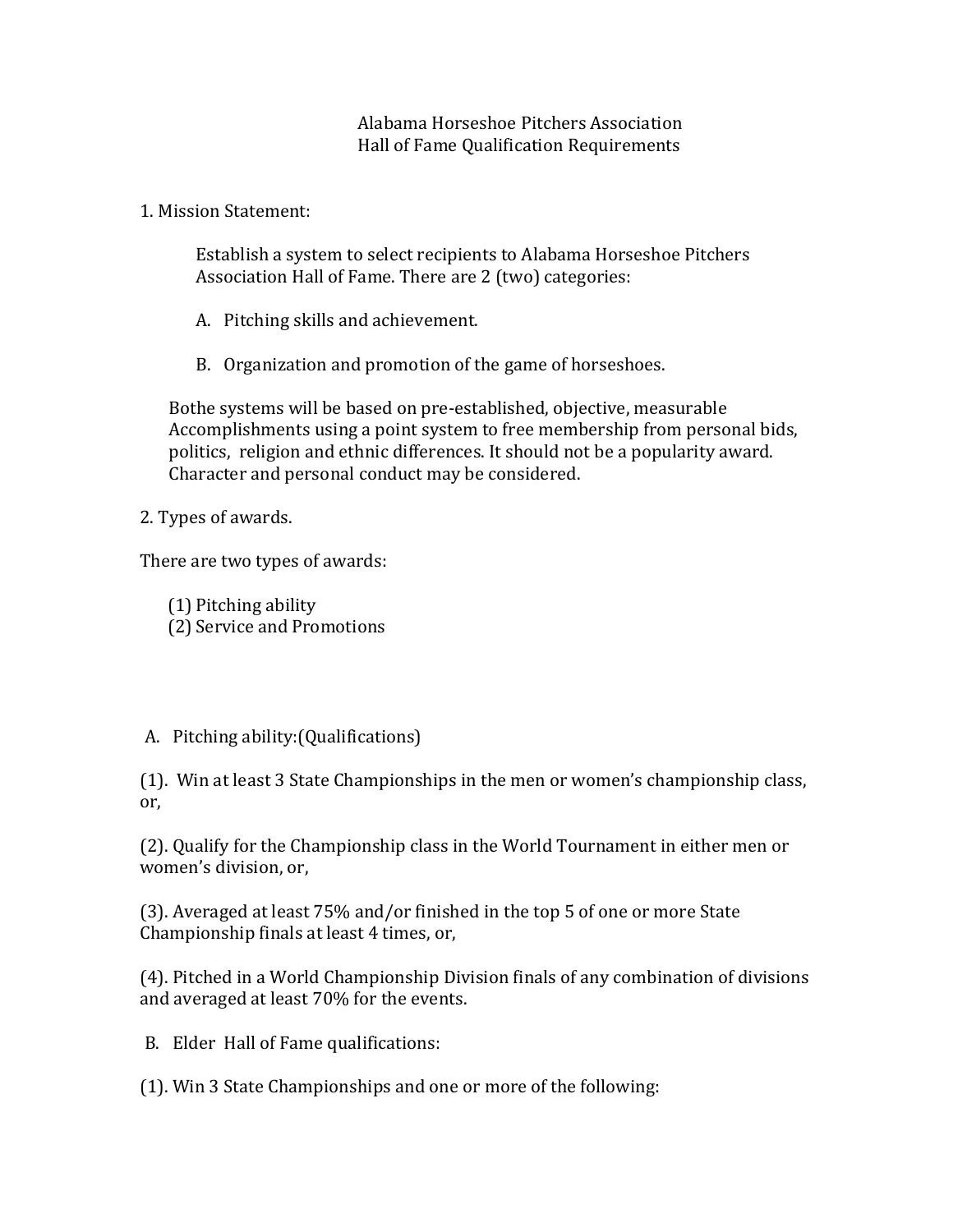(a). Be a long time supporter of horseshoe pitching by developing and directing tournaments.

(b). Holding multiple state offices over the years.

(c). Qualifying for one of the two top classes in the World Tournament.

C. Junior Hall of Fame qualifications:

- (1). Win the State championship 3 times and/or
- (2). Qualify for the World Tournament Championship Juniors class.

## D. Service and Promotion:

The recipient must accumulate at least 15 points in Service or Promotion in the following categories:

| Activity                                                   | Points |
|------------------------------------------------------------|--------|
| National officer, VP or higher (per term)                  | 15     |
| Recipient of the AHPA Achievement Award                    | 10     |
| State President, per term (limit 10 points)                | 5      |
| State Secretary/Treasurer, per term (limit 8 points)       |        |
| State Vice President, per term (limit 6 points)            | 3      |
| Regional Director, per term (limit 3 points)               | 3      |
| Local Club Officer, per term (limit 3 points)              |        |
| Promote and direct one (1) open sanctioned tournament that |        |
| perpetuates at least 5 years, (limit 3 points)             | 3      |
| Direct a local sanctioned league for at least 3            |        |
| years, (limit 3 points. 1 point per year)                  |        |

## 3. Procedure.

Each nominee shall be a member of the AHPA in good standing for a minimum of 10 years. The years do not have to be consecutive.

After an individual earns the necessary 15 points or achieves the required pitching performance, the Hall of Fame Committee will verify the events by use of "records and reports. The committee will then conduct a vote.

The voting will be as follows: